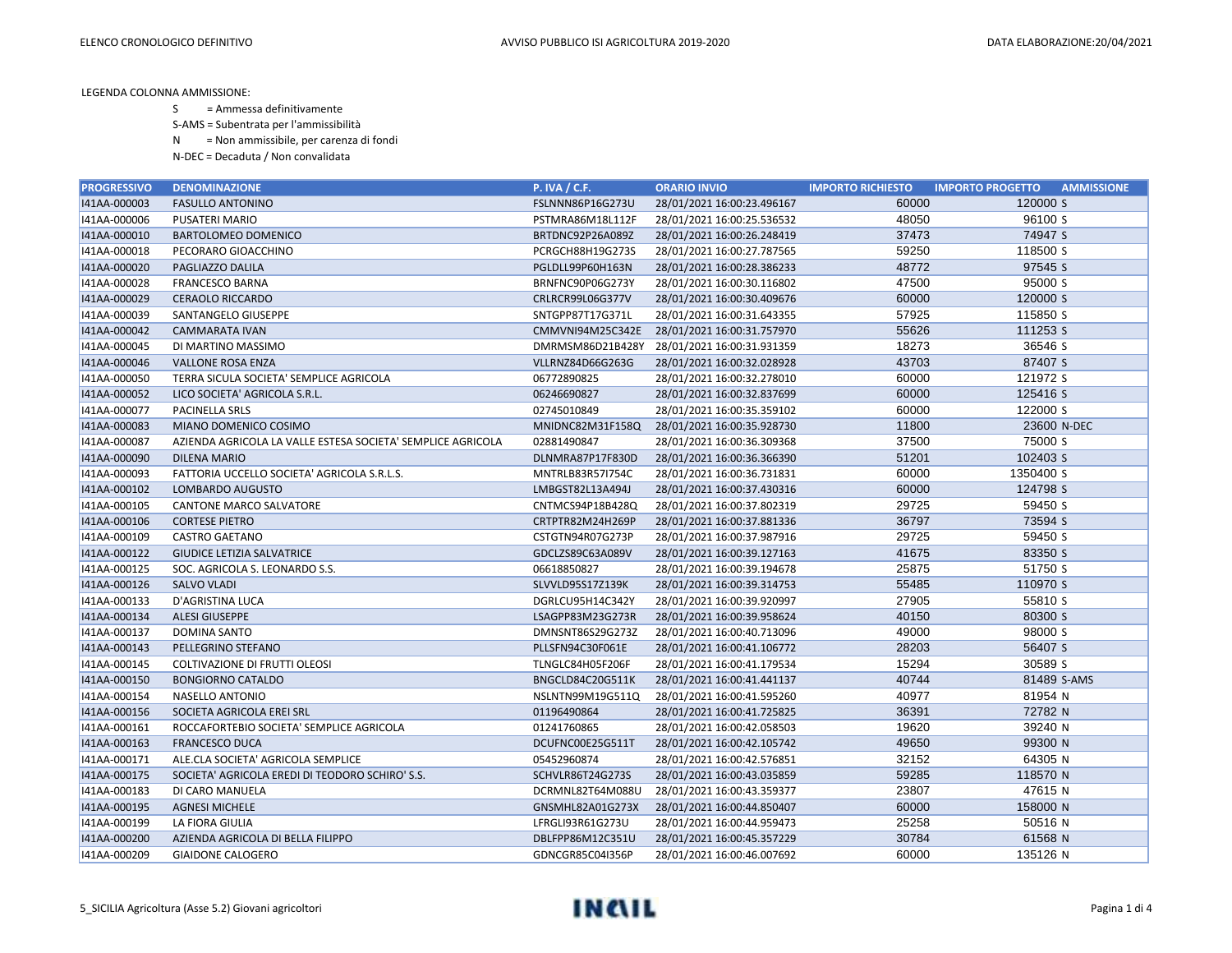S = Ammessa definitivamente

S-AMS = Subentrata per l'ammissibilità

N = Non ammissibile, per carenza di fondi

| <b>PROGRESSIVO</b> | <b>DENOMINAZIONE</b>                                       | <b>P. IVA / C.F.</b> | <b>ORARIO INVIO</b>        | <b>IMPORTO RICHIESTO</b> | <b>IMPORTO PROGETTO</b><br><b>AMMISSIONE</b> |
|--------------------|------------------------------------------------------------|----------------------|----------------------------|--------------------------|----------------------------------------------|
| I41AA-000213       | SANTO NICOLA ALBERTO                                       | SNTNLL92A06D332U     | 28/01/2021 16:00:46.329586 | 26800                    | 53600 N                                      |
| I41AA-000228       | LO BIANCO GIUSEPPE SAS                                     | 00202370896          | 28/01/2021 16:00:47.135544 | 27236                    | 54473 N                                      |
| I41AA-000235       | DE LUCA FILIPPO                                            | DLCFPP95D18F892H     | 28/01/2021 16:00:47.250463 | 50000                    | 100000 N                                     |
| I41AA-000238       | LOMBARDO SEBASTIANO                                        | LMBSST87R27A494P     | 28/01/2021 16:00:47.295629 | 30000                    | 60000 N                                      |
| I41AA-000239       | <b>AGOSTA FABIO</b>                                        | GSTFBA87H02H163Q     | 28/01/2021 16:00:47.419933 | 53000                    | 106000 N                                     |
| I41AA-000240       | <b>MONDELLO ROBERTO</b>                                    | MNDRRT89T18G273N     | 28/01/2021 16:00:47.422224 | 57575                    | 115150 N                                     |
| I41AA-000244       | AZIENDA AGRICOLA F.LLI LABRUNA S.S.                        | 91057120866          | 28/01/2021 16:00:47.710242 | 55425                    | 110850 N                                     |
| I41AA-000247       | SOC. AGRICOLA CANNELLA S.S.A. DEI F.LLI CANNELLA           | 02051250856          | 28/01/2021 16:00:47.778375 | 43961                    | 87922 N                                      |
| I41AA-000248       | SOLEMAR DI RUSSO CLAUDIO ANTONIO SALVATORE                 | RSSCDN95L17C351S     | 28/01/2021 16:00:47.792044 | 20932                    | 41864 N                                      |
| I41AA-000249       | COLLODORO MAURO                                            | 06812330824          | 28/01/2021 16:00:47.848436 | 54540                    | 109080 N                                     |
| I41AA-000255       | PROTO SEBASTIANO                                           | PRTSST81P29I199L     | 28/01/2021 16:00:48.316781 | 45000                    | 90000 N                                      |
| I41AA-000258       | MUSTAZZA GIUSEPPE                                          | MSTGPP81L25D423E     | 28/01/2021 16:00:48.529914 | 31250                    | 62500 N                                      |
| I41AA-000261       | PICONE ANTONINO                                            | PCNNNN94H17F892N     | 28/01/2021 16:00:48.670925 | 50000                    | 100000 N                                     |
| I41AA-000264       | <b>CIURO SANTO</b>                                         | CRISNT86D23F892V     | 28/01/2021 16:00:48.742552 | 48630                    | 97260 N                                      |
| I41AA-000266       | SOC. AGR. AZIENDA MOSCARELLI DI MOSCARELLI ANTONINO C. SAS | 06587030823          | 28/01/2021 16:00:48.877641 | 60000                    | 125913 N                                     |
| I41AA-000268       | SOCIETA' AGRICOLA TERRA NOSTRA SOCIETA SEMPLICE            | 06042960820          | 28/01/2021 16:00:48.981778 | 52650                    | 105300 N                                     |
| I41AA-000271       | <b>CALANDRA PAOLO</b>                                      | CLNPLA86S12C342M     | 28/01/2021 16:00:49.523182 | 56400                    | 112800 N                                     |
| I41AA-000275       | FAVUZZA NUNZIA                                             | FVZNNZ81R43M088M     | 28/01/2021 16:00:49.684666 | 23807                    | 47615 N                                      |
| I41AA-000283       | PROVENZANO PROVVIDENZA                                     | PRVPVV81B49G273Q     | 28/01/2021 16:00:50.059976 | 37217                    | 74435 N                                      |
| 141AA-000285       | SOTTILE ANTONINO                                           | STTNNN81P29D423C     | 28/01/2021 16:00:50.123600 | 33875                    | 67750 N                                      |
| I41AA-000288       | LUPICA RINATO GIUSEPPE                                     | LPCGPP92R13B202U     | 28/01/2021 16:00:50.504941 | 39930                    | 79860 N                                      |
| I41AA-000296       | IRACI FUINTINO ANDREA GIUSEPPE                             | RCFNRG91S19F892O     | 28/01/2021 16:00:50.879251 | 47243                    | 94486 N                                      |
| I41AA-000297       | <b>IUDICA GAETANO</b>                                      | DCIGTN79P27B428K     | 28/01/2021 16:00:50.879279 | 20400                    | 40800 N                                      |
| I41AA-000300       | DOMINA CATALDO                                             | DMNCLD87R18F892K     | 28/01/2021 16:00:51.022477 | 40799                    | 81599 N                                      |
| I41AA-000309       | <b>OCCHIPINTI EMANUELE</b>                                 | CCHMNL91A22H163N     | 28/01/2021 16:00:51.722011 | 24948                    | 49897 N                                      |
| I41AA-000319       | SOCIETA' AGRICOLA LA VALLE DELLA LUNA SS                   | 02503110815          | 28/01/2021 16:00:52.276974 | 31425                    | 62850 N                                      |
| I41AA-000343       | ZAFFORA GANDOLFO                                           | ZFFGDL84D16G511B     | 28/01/2021 16:00:53.972913 | 58010                    | 116020 N                                     |
| I41AA-000348       | SOC. AGR. ZITO CO. SRL                                     | 01578970897          | 28/01/2021 16:00:54.494771 | 25000                    | 50000 N                                      |
| I41AA-000357       | LA GIGLIA FRANCESCO                                        | LGGFNC90A11F892J     | 28/01/2021 16:00:55.109709 | 42677                    | 85354 N                                      |
| I41AA-000363       | <b>GUCCIARDI FRANCESCO PAOLO</b>                           | GCCFNC89S24H700V     | 28/01/2021 16:00:55.658031 | 9500                     | 19000 N                                      |
| I41AA-000364       | PIRRELLO FLAVIA                                            | PRRFLV95C53F892J     | 28/01/2021 16:00:55.725569 | 60000                    | 120000 N                                     |
| I41AA-000373       | SANNASARDO GIUSEPPE                                        | SNNGPP91B22G273T     | 28/01/2021 16:00:56.810448 | 40925                    | 81850 N                                      |
| I41AA-000391       | SPINELLO GAETANO ADRIANO                                   | SPNGND85P30C351R     | 28/01/2021 16:00:58.254244 | 60000                    | 129000 N                                     |
| I41AA-000395       | <b>CANNELLA ANTONIO</b>                                    | CNNNTN83M26G273E     | 28/01/2021 16:00:58.703354 | 34200                    | 68400 N                                      |
| I41AA-000407       | PRINCIPATO TROSSO ROSANNA                                  | PRNRNN81M50F892Q     | 28/01/2021 16:00:59.939233 | 47243                    | 94486 N                                      |
| I41AA-000413       | <b>FARINELLA SANTO</b>                                     | FRNSNT84D11G511C     | 28/01/2021 16:01:00.568302 | 44217                    | 88434 N                                      |
| I41AA-000425       | <b>FOLISI CAMILLO</b>                                      | FLSCLL86P10C342X     | 28/01/2021 16:01:01.379193 | 60000                    | 130000 N                                     |
| I41AA-000431       | LICITRA LUCIANO                                            | LCTLCN81E07H163L     | 28/01/2021 16:01:02.185441 | 32500                    | 65000 N                                      |
| 141AA-000432       | AMATO DANIELE GIOVANNI                                     | MTADLG85A30H163W     | 28/01/2021 16:01:02.229596 | 47884                    | 95768 N                                      |
| I41AA-000446       | CALANNI FRACCONO ADRIANO                                   | CLNDRN86P01C351Y     | 28/01/2021 16:01:03.860470 | 60000                    | 125581 N                                     |
| 141AA-000460       | <b>CAFFARELLI FABIO</b>                                    | CFFFBA85P29B429H     | 28/01/2021 16:01:04.726465 | 32400                    | 64800 N                                      |
| I41AA-000463       | RICOTTA SALVUCCIO                                          | RCTSVC90E04F830R     | 28/01/2021 16:01:05.366627 | 38445                    | 76890 N                                      |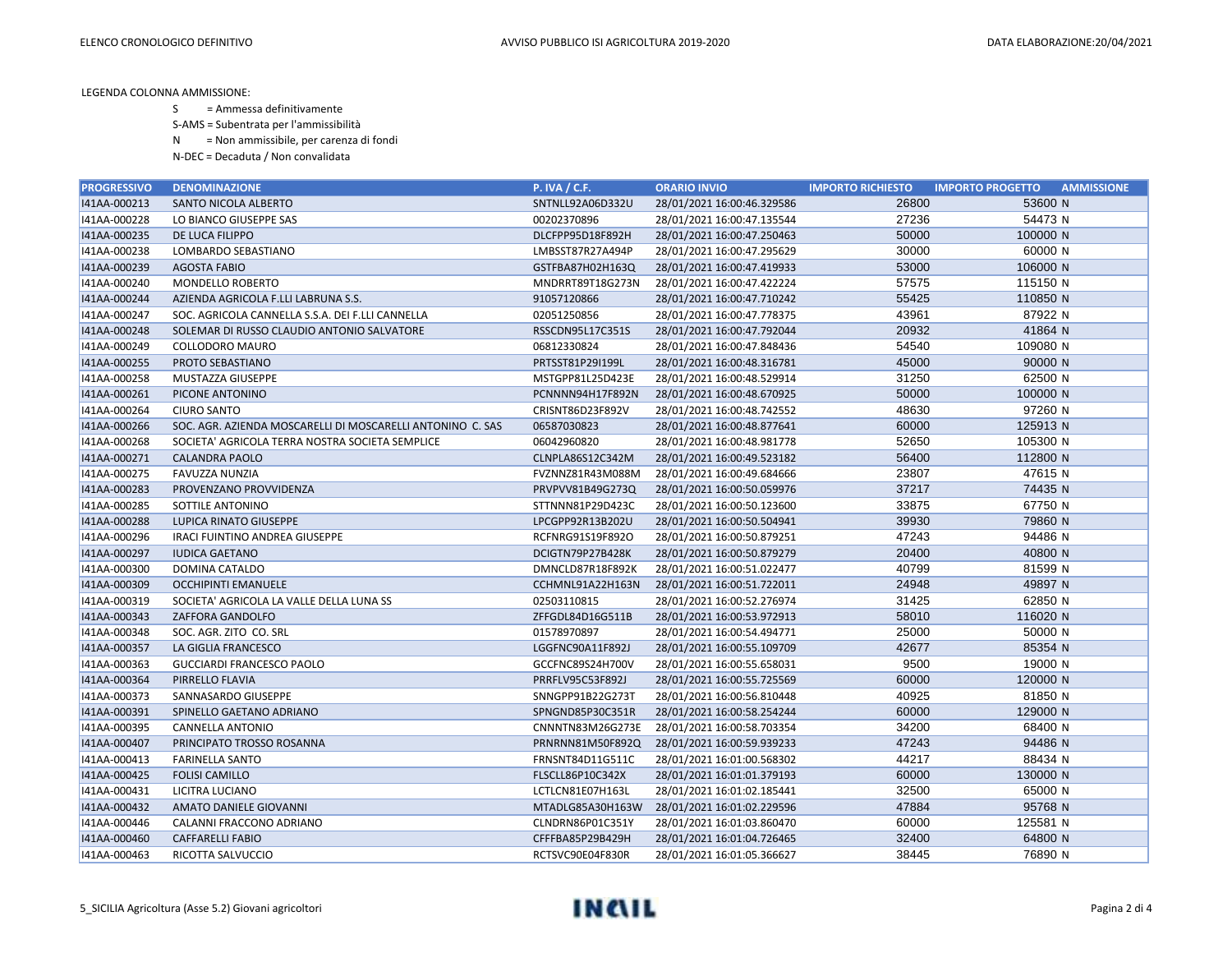S = Ammessa definitivamente

S-AMS = Subentrata per l'ammissibilità

N = Non ammissibile, per carenza di fondi

| <b>PROGRESSIVO</b> | <b>DENOMINAZIONE</b>                                         | <b>P. IVA / C.F.</b> | <b>ORARIO INVIO</b>                         | <b>IMPORTO RICHIESTO</b> | <b>IMPORTO PROGETTO</b> | <b>AMMISSIONE</b> |
|--------------------|--------------------------------------------------------------|----------------------|---------------------------------------------|--------------------------|-------------------------|-------------------|
| I41AA-000467       | SARULLO VITO                                                 | SRLVTI81H09G273D     | 28/01/2021 16:01:05.576737                  | 54826                    | 109653 N                |                   |
| I41AA-000468       | NICOSIA GRAZIANO                                             | NCSGZN86P09C351J     | 28/01/2021 16:01:05.805458                  | 28500                    | 57000 N                 |                   |
| I41AA-000469       | <b>CALDARERI MICHELE</b>                                     | CLDMHL84P22F892E     | 28/01/2021 16:01:05.883220                  | 42500                    | 85000 N                 |                   |
| I41AA-000473       | FORNAROTTO FRANCESCA                                         | FRNFNC81M42F892G     | 28/01/2021 16:01:06.295700                  | 40500                    | 81000 N                 |                   |
| I41AA-000482       | LIUZZO SCORPO ANDREA                                         | LZZNDR84E01C351F     | 28/01/2021 16:01:06.899873                  | 60000                    | 125681 N                |                   |
| I41AA-000487       | <b>GUELI CALOGERO</b>                                        | GLUCGR83P05A089O     | 28/01/2021 16:01:07.265599                  | 31700                    | 63400 N                 |                   |
| I41AA-000488       | ARANZULLA FILIPPO                                            | RNZFPP91P12B428Z     | 28/01/2021 16:01:07.272271                  | 30725                    | 61450 N                 |                   |
| I41AA-000489       | <b>GUZZARDO CALOGERO</b>                                     | GZZCGR99P13I533N     | 28/01/2021 16:01:07.377286                  | 6800                     | 13600 N                 |                   |
| I41AA-000491       | FICANI 1635 SRL AGRICOLA                                     | 02881040840          | 28/01/2021 16:01:07.529871                  | 26050                    | 52100 N                 |                   |
| I41AA-000496       | <b>GENTILE CALOGERO</b>                                      | GNTCGR96B06I356X     | 28/01/2021 16:01:07.979204                  | 30000                    | 60000 N                 |                   |
| I41AA-000502       | <b>BERTOLINO LEONARDO</b>                                    | BRTLRD95B17E974I     | 28/01/2021 16:01:08.316657                  | 31242                    | 62485 N                 |                   |
| I41AA-000505       | <b>GALLINA GIUSEPPE</b>                                      | GLLGPP95D18F892P     | 28/01/2021 16:01:08.883048                  | 47000                    | 94000 N                 |                   |
| 141AA-000509       | ROCCAFORTE SERGIO                                            | RCCSRG97S21A176H     | 28/01/2021 16:01:09.973765                  | 60000                    | 158699 N                |                   |
| I41AA-000510       | <b>OCCHIPINTI DAVIDE</b>                                     | CCHDVD97T19H163U     | 28/01/2021 16:01:10.239830                  | 31378                    | 62756 N                 |                   |
| I41AA-000511       | PIRRELLO SALVATORE                                           | PRRSVT87B23B429N     | 28/01/2021 16:01:10.525654                  | 27000                    | 54000 N                 |                   |
| I41AA-000522       | AZ. AGR. VERGA GIANCARLO                                     | VRGGCR88H01F943V     | 28/01/2021 16:01:11.255956                  | 35020                    | 70040 N                 |                   |
| 141AA-000524       | FOTI BELLIGAMBI JLENIA                                       | FTBJLN99E63B202R     | 28/01/2021 16:01:12.005093                  | 46166                    | 92333 N                 |                   |
| I41AA-000529       | MESSINA ANGELO                                               | MSSNGL95C01F892A     | 28/01/2021 16:01:13.161046                  | 51000                    | 102000 N                |                   |
| I41AA-000533       | <b>CALCO MARIA ROSA</b>                                      | 03173450838          | 28/01/2021 16:01:13.644695                  | 40000                    | 80000 N                 |                   |
| I41AA-000545       | <b>GUZZETTA GIUSEPPE</b>                                     | GZZGPP91R03B428Z     | 28/01/2021 16:01:14.343896                  | 43675                    | 87350 N                 |                   |
| 141AA-000549       | CORTE SAN MATTEO SOC. SEMPLICE AGRICOLA DEI F.LLI FRASCA GIU | 01718130881          | 28/01/2021 16:01:14.999621                  | 57000                    | 114000 N                |                   |
| I41AA-000553       | <b>IMPRESA INDIVIDUALE</b>                                   |                      | DNVMMM84B57L112E 28/01/2021 16:01:15.264466 | 36500                    | 73000 N                 |                   |
| I41AA-000554       | AZIENDA AGRICOLA LA FENICE DI FRAU ELISA                     | FRALSE84D70G999X     | 28/01/2021 16:01:15.385934                  | 60000                    | 131943 N                |                   |
| I41AA-000557       | LI VOLSI ORAZIO                                              | LVLRZO92D18F251S     | 28/01/2021 16:01:15.655238                  | 41191                    | 82385 N                 |                   |
| 141AA-000558       | <b>PUCCIO GIUSEPPE</b>                                       | PCCGPP92A25A089Z     | 28/01/2021 16:01:15.828016                  | 24632                    | 49265 N                 |                   |
| I41AA-000559       | DE LUCA SANTO                                                | DLCSNT85L26F892H     | 28/01/2021 16:01:15.854741                  | 56000                    | 112000 N                |                   |
| I41AA-000563       | F.LLI PELLEGRINO PRATTELLA ANTONIO E MARIO                   | 01154200867          | 28/01/2021 16:01:16.025627                  | 60000                    | 130000 N                |                   |
| I41AA-000564       | <b>FIRRARELLO LORENZA</b>                                    | FRRLNZ92L50C351L     | 28/01/2021 16:01:16.199933                  | 27725                    | 55450 N                 |                   |
| I41AA-000574       | RIDOLFO SANTUCCIA                                            | RDLSTC88R66F892N     | 28/01/2021 16:01:17.694899                  | 39500                    | 79000 N                 |                   |
| I41AA-000578       | <b>GAITA MASSIMO</b>                                         | GTAMSM93D17F892C     | 28/01/2021 16:01:17.805900                  | 26500                    | 53000 N                 |                   |
| I41AA-000584       | SOCIETA' SEMPLICE AGRICOLA CATANIA                           | 92069000856          | 28/01/2021 16:01:18.275988                  | 59675                    | 119350 N                |                   |
| I41AA-000587       | <b>GULINO ANGELO</b>                                         | GLNNGL83H14H163Y     | 28/01/2021 16:01:18.871904                  | 53898                    | 107797 N                |                   |
| I41AA-000599       | <b>TENUTA GUARNERI S.S</b>                                   | 02841240845          | 28/01/2021 16:01:20.924904                  | 21200                    | 42400 N                 |                   |
| I41AA-000606       | <b>FIORINO GUIDO</b>                                         | FRNGDU83H13G273Z     | 28/01/2021 16:01:22.014504                  | 56000                    | 112000 N                |                   |
| I41AA-000611       | TROVATO MARCO                                                | TRVMRC99C27B202Y     | 28/01/2021 16:01:22.725317                  | 60000                    | 141250 N                |                   |
| I41AA-000621       | <b>BENNICI LUIGI</b>                                         | BNNLGU01B06G273R     | 28/01/2021 16:01:24.691244                  | 21500                    | 43000 N                 |                   |
| 141AA-000624       | SOCIETA' AGRICOLA SEMPLICE RIGIULFO DEI F.LLI ALESSANDRO     | 05684150872          | 28/01/2021 16:01:25.043225                  | 24693                    | 49386 N                 |                   |
| I41AA-000631       | ASSINNATA ROSANNA                                            | SSNRNN01E52C342J     | 28/01/2021 16:01:26.584453                  | 36570                    | 73141 N                 |                   |
| I41AA-000634       | VIGNA NICA DI MARIA GENOVESE                                 | GNVMRA82R47F158H     | 28/01/2021 16:01:27.696793                  | 17500                    | 35000 N                 |                   |
| I41AA-000635       | AZIENDA AGRICOLA BIO DI ALFIERI DAVIDE C. S.S.               | LFRDVD88C30M088F     | 28/01/2021 16:01:27.769616                  | 60000                    | 120000 N                |                   |
| 141AA-000640       | <b>AGOZZINO FILIPPO</b>                                      | GZZFPP97A15F892L     | 28/01/2021 16:01:28.874955                  | 60000                    | 120000 N                |                   |
| 141AA-000644       | <b>GEREMIA GIUSEPPE</b>                                      | GRMGPP87P04I533N     | 28/01/2021 16:01:29.371016                  | 26575                    | 53150 N                 |                   |